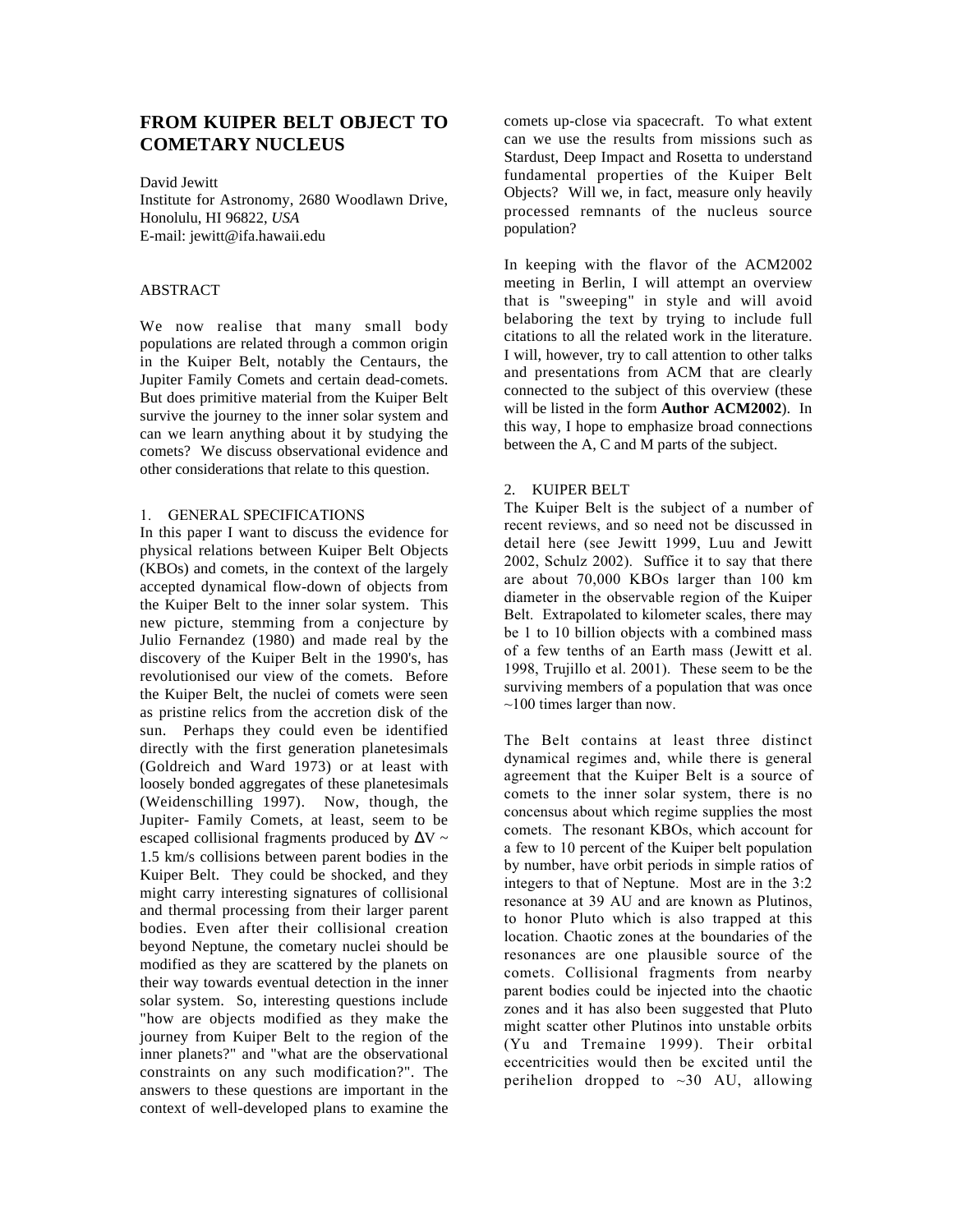involvement with and prompt scattering by Neptune.

The Scattered KBOs occupy a thick torus with an inner edge near 35 - 40 AU and extending out to distances of at least many 100's of AU. These objects are so-called because of their weak perihelic involvement with Neptune and the likelihood that they have been progressively scattered out by that planet into their present orbits on timescales of order 1 Gyr. The Scattered KBOs may constitute a separate source of cometary nuclei (Duncan and Levison 1997), if the population is large enough. While very uncertain, the number of Scattered KBOs has been estimated from observations as  $3 \times 10^4$ (Trujillo et al. 2000). There is evidence that some KBOs have perihelion distances too large to permit substantial interaction with Neptune on timescales of the solar system age (Gladman et al. 2002, **Emel'yanenko ACM2002**). These objects may vastly outnumber the known Kuiper Belt Objects but they constitute an unlikely source of comets in the absence of an agent to make these bodies Neptune-crossing. (This is not to say that no such agent exists: it is possible that massive scatterers in the outer Belt, even undetected planets, could inject bodies to Neptune-crossing orbits at a rate sufficient to supply the Jupiter-Family comets).

The majority of the known KBOs belong to the third, 'Classical', group (population  $\sim$  40,000 larger than 100 km diameter), with nearly circular orbits of small inclination  $(i \sim 0.1$  rad) and semimajor axes  $42 < a < 47$  AU. These Neptune-avoiding orbits are stable on long timescales, so that the Classicals are not a likely source of comets.

#### 3 CENTAURS

Objects scattered out of the Kuiper Belt and whose dynamics are controlled by strong scattering by the major planets are known as Centaurs. Unfortunately, there is no universal accepted definition of the Centaurs, with confusion arising on two levels. First, Jewitt and Kalas (1998) define objects with  $q \approx 5$  AU and a <= 30 AU (corresponding to the orbits of Jupiter and Neptune, respectively) as Centaurs. Such objects, unless stabilised in resonances like the 1:1 Jovian Trojans, are guaranteed to be short-lived to gas giant planet encounters. A more liberal definition that is sometimes used is that a Centaur is any object with  $5 \leq q \leq 30$ AU, regardless of the semimajor axis. This

definition seems unsatisfactory to me, in that it includes Pluto  $(q = 26 \text{ AU})$  and many of the Plutinos as Centaurs.

A second source of confusion is based on physical attributes. It seems to be widely accepted that some Centaurs (e.g. 2060 Chiron) show coma and can also be labelled "comets". On the other hand, some comets that meet plausible dynamical definitions of Centaurs (e.g. P/SW1  $q = 5.7$  AU,  $a = 6.0$  AU) are traditionally and inexplicably regarded differently from Centaurs. Another object, C/2001 T4, is both cometary and a Centaur  $(q = 8.6, a = 13.9 \text{ AU})$ . Given that the definition of "Centaur" is dynamical, there is no basis for excluding objects based on the presence of absence of coma.

Some 58 Centaurs (defined by  $5 < q < 30$  AU) are known (as of 2002 August 20). Of these, about half have  $q > 5$  AU AND  $a < 30$  AU, meaning that they have completely decoupled from the Kuiper Belt. Extrapolated down to kilometer radius scales, the number of Centaurs is of order 10 million, while the number that are larger than 50 km in radius is of order 100 (Sheppard et al. 2000). The number of Centaurs reflects the relatively short lifetime of these bodies to ejection by the gas giant planets, variously estimated as 1 to 100 Myr (Dones et al. 1995). Some Centaurs are removed by striking the planets or, more rarely, their satellites. About half are ejected from the solar system, principally by Jupiter. The remainder are injected into orbits that cross the paths of the terrestrial planets. Those that develop comae due to thermally induced outgassing are relabelled "comets".

## 4 COMETS AND DEAD COMETS

Comets whose motion is strongly controlled by Jupiter are known as Jupiter Family Comets (the formal definition, which for our purposes is little more than a distraction, is that comets with Tisserand Invariants  $2 \le T < 3$  are Jupiter Family Comets). About 200 JFCs are known and lifetime considerations suggest that they are supplied to the inner solar system at a rate of order 1 per 1000 yrs (from the Kuiper Belt). The sentiment is often expressed in the literature and at meetings that the population of JFCs is observationally well established. My view, given that cometary activity may cycle on and off as surface mantles grow and are disrupted, is that such optimism is unfounded and that future, deep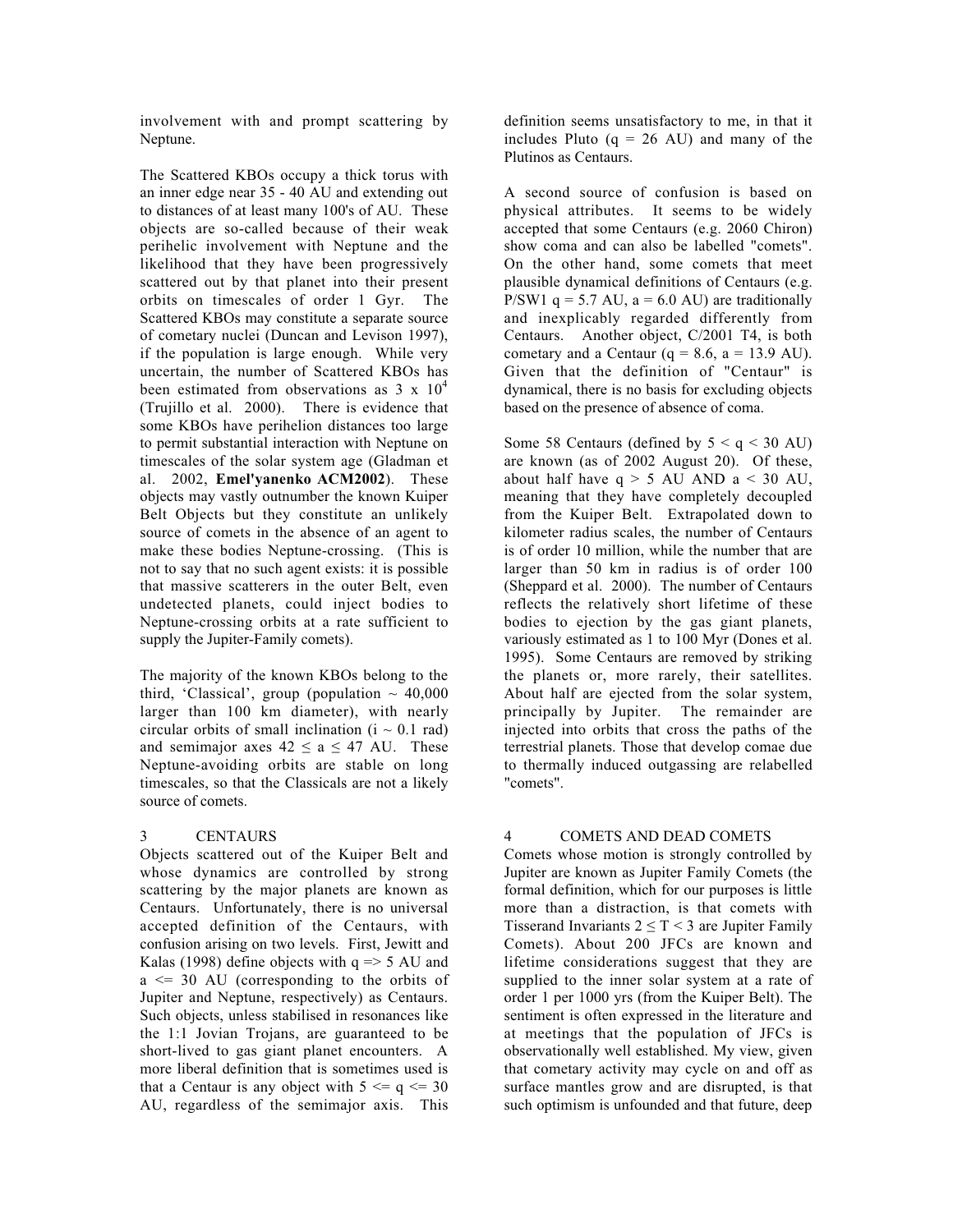all-sky surveys like Pan-Starrs (**Tholen ACM2002**) are needed to reliably assess the population.

Dead (or dormant) comets are observationally difficult to identify, since they look just like asteroids. Some likely dead comets are revealed by their comet-like dynamical characteristics (an opposite example is provided by comet 133P/Elst-Pizarro, also known as asteroid 7968, which has a typical asteroidal orbit). Perhaps 10% of the near-Earth objects are dead comets.

# 5 BASIS FOR COMPARISON

We possess measurements of rotation, size, shape, density, color, albedo and their corresponding distributions for samples of KBOs, Centaurs, JFCs and candidate dead comets. In most cases, the samples are limited in size but they nevertheless form the main basis for comparison of the different stages of dynamical evolution from the Kuiper Belt to the inner solar system.

### 6 TIMESCALES

The processes of modification can best be appreciated in terms of a few relevant timescales (Jewitt 1996):

The dynamical lifetimes of orbits in the Kuiper belt are comparable to or longer than the 4.5 Gyr age of the solar system. We adopt

$$
\tau_{KB} = 10^9
$$
 to  $10^{10}$  yr.

The dynamical lifetime of Centaurs, which provides a measure of the timescale for transport from the Kuiper Belt to the inner solar system is of order (Dones et al. 1996)

$$
\tau_{\rm C} = 10^7 \, \text{yr}.
$$

Once trapped as a JFC, the median dynamical lifetime to scattering by the terrestrial planets is (Levison and Duncan 1994)

$$
\tau_{\rm JFC} = 4 \times 10^5 \, \text{yr}.
$$

Finally, the timescale for heat to conduct across the radius of a cometary nucleus is of order

 $\tau = r^2/\kappa$ 

where  $\kappa$  [m<sup>2</sup> s<sup>-1</sup>] is the thermal diffusivity of the material, given by  $\kappa = k/(\rho c_p)$ , where k,  $\rho$  and  $c_p$ are the conductivity, density and specific heat capacity of the bulk material of the nucleus. With nominal values  $k = 0.1 W m^{-1} K^{-1}$ ,  $\rho = 1000$ kg m<sup>-3</sup> and  $c_p = 1000$  J kg<sup>-1</sup> K<sup>-1</sup>, and expressing the radius in kilometers we have

$$
\tau = 3 \times 10^5 \,\mathrm{r}^2 \,\mathrm{yr}.
$$

We note that

• 
$$
\tau = \tau_{KB} \text{ for } r \sim 100 \text{ km}
$$

meaning that bodies smaller than 100 km in scale (i.e. essentially all the known comets) have conductively lost thermal memory of their formation epoch.

- $\tau > \tau_C$  for  $r > 5$  km
- $\tau > \tau_{\text{JFC}}$  for  $r > 1$  km

Therefore, the known Centaurs (all of which are much larger than 5 km in size) and many wellmeasured cometary nuclei are perpetually far out of internal thermal equilibrium. They can retain trapped volatiles even when their surfaces are strongly heated by the sun. If this were not true, comets arriving in the inner solar system would be largely depleted of volatiles.

Comets and some centaurs lose mass by sublimation in response to solar heating. The timescale for the depletion of mass, at total mass loss rate dM/dt, is

$$
\tau_{sub} = \rho r^3/(dM/dt)
$$

In real comets, mass loss is limited to active areas or vents that occupy only a small fraction of the surface area. The sublimation lifetime may then be written

$$
\tau_{sub} = \rho r/(f dm/dt)
$$

in which dm/dt is the mass loss rate per unit area [kg m<sup>-2</sup> s<sup>-1</sup>] and f is the "active fraction", defined as the fraction of the surface area from which sublimation actively proceeds. Calculating dm/dt from thermal equilibrium sublimation and substituting plausible values for the parameters we obtain

$$
\tau_{sub} = 10^4 (0.01/f)(r/1km) \text{ yr}.
$$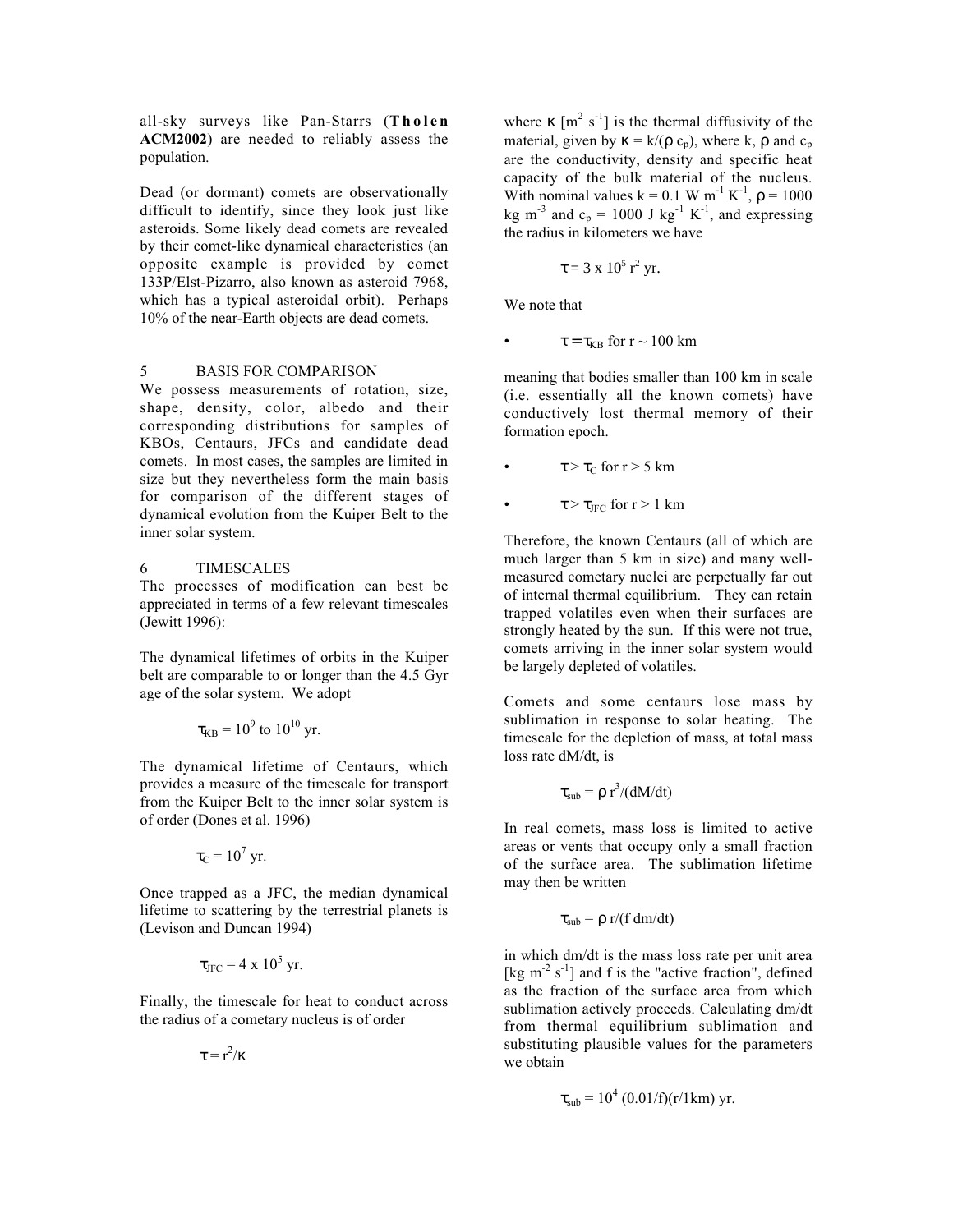Comparing, we note that (with  $f = 0.01$ )

 $\tau_{sub} = \tau_{JFC}$  for  $r \sim 40$  km.

This means that JFCs smaller than 40 km should, if in equilibrium sublimation with sunlight, lose all their volatiles before their dynamical evolution is complete. We conclude that the comets die either by losing all their volatiles, ending up as wholly refractory, asteroidal appearing bodies moving in comet-like orbits, or by growing a mantle that seals the interior from volatile escape (producing dormant objects, having asteroidal appearance but volatile-rich interiors). While dead comets have long been suspected among the near Earth object population, hard evidence for their abundance has been scant. Albedo measurements (Fernandez et al. 2001) are compatible with a fraction near 10%, as are the most up-to-date dynamical models (Bottke et al. 2002).

As a nucleus loses mass, its shape may also evolve due to anisotropic losses. Therefore,  $\tau_{sub}$ is also the timescale for the evolution of shape of the nucleus.

Non-central outgassing forces can torque the spin of the nucleus, leading to precession and a change in the scalar angular momentum of the body. The relevant timescale for spin excitation is

$$
\tau_{ex} = \left(\frac{\omega \rho r^4}{V_{th} k_T dM / dt}\right)
$$

where  $\omega$  is the spin angular velocity,  $V_{th}$  is the thermal velocity of the outgassed matter,  $k_T$  is a dimensionless constant representing the moment arm of the torque ( $k_T \sim 0.05$ ; Jewitt 1999) and the other symbols are as defined earlier.

Opposing the excitation is a damping force caused by periodic internal flexture of any body in non-principal axis rotation. The damping timescale is (Burns and Safronov 1973)

$$
\tau_{damp} = \mu Q/(\rho K_3^2 r^2 \omega^3)
$$

in which  $\mu$ , Q and  $K_3^2$  are physical properties related to energy dissipation under periodic stress. The canonical values give  $\mu Q/K_3^2 \sim 1.5 \text{ x}$ 

 $10^{13}$  N m<sup>-2</sup>. For a nominal rotation period P = 10 hrs and with r expressed in km, we obtain  $\tau_{\text{damp}} =$  $10^8$  r<sup>-2</sup> [yr].

For bodies that are  $r < 100$  km (i.e. practically all the JFCs) we have

 $\tau_{\rm ex} < \tau_{\rm C}$  and  $\tau_{\rm ex} < \tau_{\rm damp}.$ 

Therefore, we should expect the nuclei of comets to be in excited rotational states. Evidence that this is so is limited mainly to the nucleus of comet 1P/Halley with suggestive recent reports concerning 2P/Encke. In this instance, I think that absence of evidence is not evidence of absence: it is observationally quite difficult to obtain enough lightcurve data to establish complex rotation. There is an urgent need for more and better observational data on the rotation states of comets.

Lastly, we note that unfettered outgassing torques will drive cometary nuclei towards rotational breakup, this happening at the critical period

$$
\tau_r = B(3\pi/G\rho)^{1/2}
$$

where B is a shape dependent parameter of order unity ( $B = 1$  for a sphere). This period, of order a few hours, is approached by some small bodies: only monolithic asteroids are known to rotate substantially faster (**Whiteley ACM2002**). Comets indeed split, sometimes tidally (as in the famous case of D/Shoemaker-Levy 9) but sometimes without apparent external perturbation, like recently observed 57P/duToit-Neujmin-Delporte (Figure 1). Perhaps these events are caused by rotational instabilities?



FIGURE 1: Split comet 57P/duToit-Neujmin-Delporte (20 components) imaged UT 2002 July 18, from the University of Hawaii 2.2-m telescope. From Fernandez et al. IAUC 7935.

7 SIZES AND SIZE DISTRIBUTIONS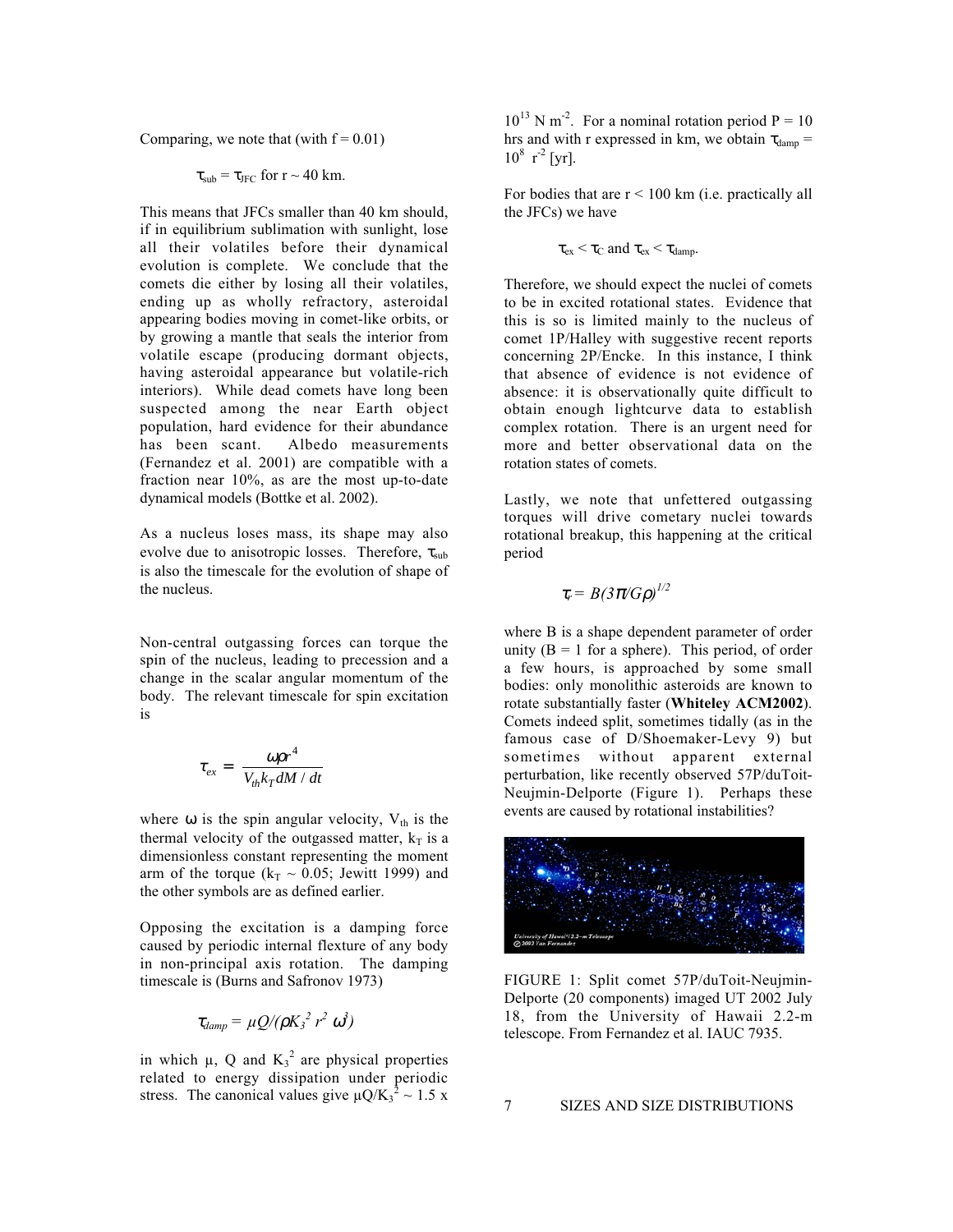The size distribution of the KBOs has been measured from the slope of the cumulative luminosity function of these objects (i.e. the cumulative number of objects per square degree of sky, as a function of the apparent magnitude). Different researchers have converged on a power-law type distribution, in which the number of objects with radius in the range r to r+dr is

$$
n(r) dr = \Gamma r^{-q} dr
$$

with  $\Gamma$  and q being constants. The best fit value for KBOs is  $q = 4.0^{+0.5}$ <sub>-0.6</sub> (Trujillo et al. 2001). In such a distribution, the mass is spread uniformly in equal logarithmic intervals of radius while the cross-section is dominated by the smallest objects in the distribution.

The Centaurs are, by and large, less well observed than the KBOs. The available data are compatible with  $q = 4.0 \pm 0.5$  (Sheppard et al. 2000). This is identical to the value in the Kuiper Belt, as expected if the latter is the source of the Centaurs.

The size distribution of the cometary nuclei has been estimated by Fernandez et al. (1999) based on spatially resolved photometry of active comets. They find  $q = 3.6^{+0.3}$ <sub>-0.2</sub>. The same technique used independently by **Weissman and Lowry ACM2002** gives  $q = 2.6 \pm 0.03$ . The two results are inconsistent at the 5σ level of significance. To understand this, it is important to remember that the cometary nuclei are in general not observed free from the effects of coma. Coma contamination of the nucleus photometric signal may confuse the results obtained by one or (most likely) both of these groups. Furthermore, the short-period comets which form their samples have been discovered by a variety of techniques, each of which must impress onto the sample its own distinction discovery bias. Naively, I expect this bias to favor cometary nuclei with large active areas. It is not obvious that there is a tight correlation between active area and nucleus radius. In any event, whatever the discovery biases are, they are not taken into account in the reports by Fernandez et al or Weissman and Lowry. My opinion is that the cometary nucleus size distributions are essentially undetermined at the present time.

What should we expect? Sublimation lifetimes of otherwise equal bodies vary in proportion to the radius (see above). Thus, in steady state, we expect that a source population with index q should be flattened by sublimation to q-1, as a result of the preferential loss of the smaller objects. With  $q = 4$  in the Kuiper Belt, we expect  $q = 3$  among the JFCs. Cometary splitting acts in the opposite sense, by creating many small nucleus fragments from a larger precursor. Observations show that splitting is frequent (1 event per 100 years amongst the JFCs) but the size distribution of the fragments has not been determined, so the effect on the population distribution is unquantifiable. It should be noted also that the sizes of the measured KBOs and comets are quite different. The KBOs are larger than 100 km diameter while most comets are an order of magnitude smaller. This size difference allows the possibility that the size distributions might differ because of a size gradient, instead of an evolutionary effect.

Is there any hope for measuring this quantity another way? The size distribution of the impact craters on the surfaces of the satellites of outer planets should in principle, through a crater scaling model, provide an estimate that is free of the bias effects mentioned above. Published results are indeed compatible with  $q = 3$ , but with a large error bar that encompasses the other values discussed above. On the other hand, Al **Harris ACM2002** presented evidence that crater counts on the Moon provide an implausible value of the size distribution of small near-Earth objects. Since crater scaling relations, especially at small sizes, are thought to be well established, this result is disquieting.

In summary, the size distributions of the KBOs and Centaurs appear identical, within the uncertainties, and consistent with the KBO -> Centaur evolutionary link. Measurements of the size distributions of the cometary nuclei have been attempted, but the reported values are discordant and are, in any case, afflicted by discovery and coma contamination biases that are poorly understood.

#### 8 SHAPE

The shapes of cometary nuclei can be estimated from their rotational lightcurves (strictly, the lightcurve gives only the projection of the shape into the plane of the sky). If the nuclei are collisionally produced splinters (Farinella and Davis 1996) then it seems reasonable to expect that the shape distribution of the nuclei should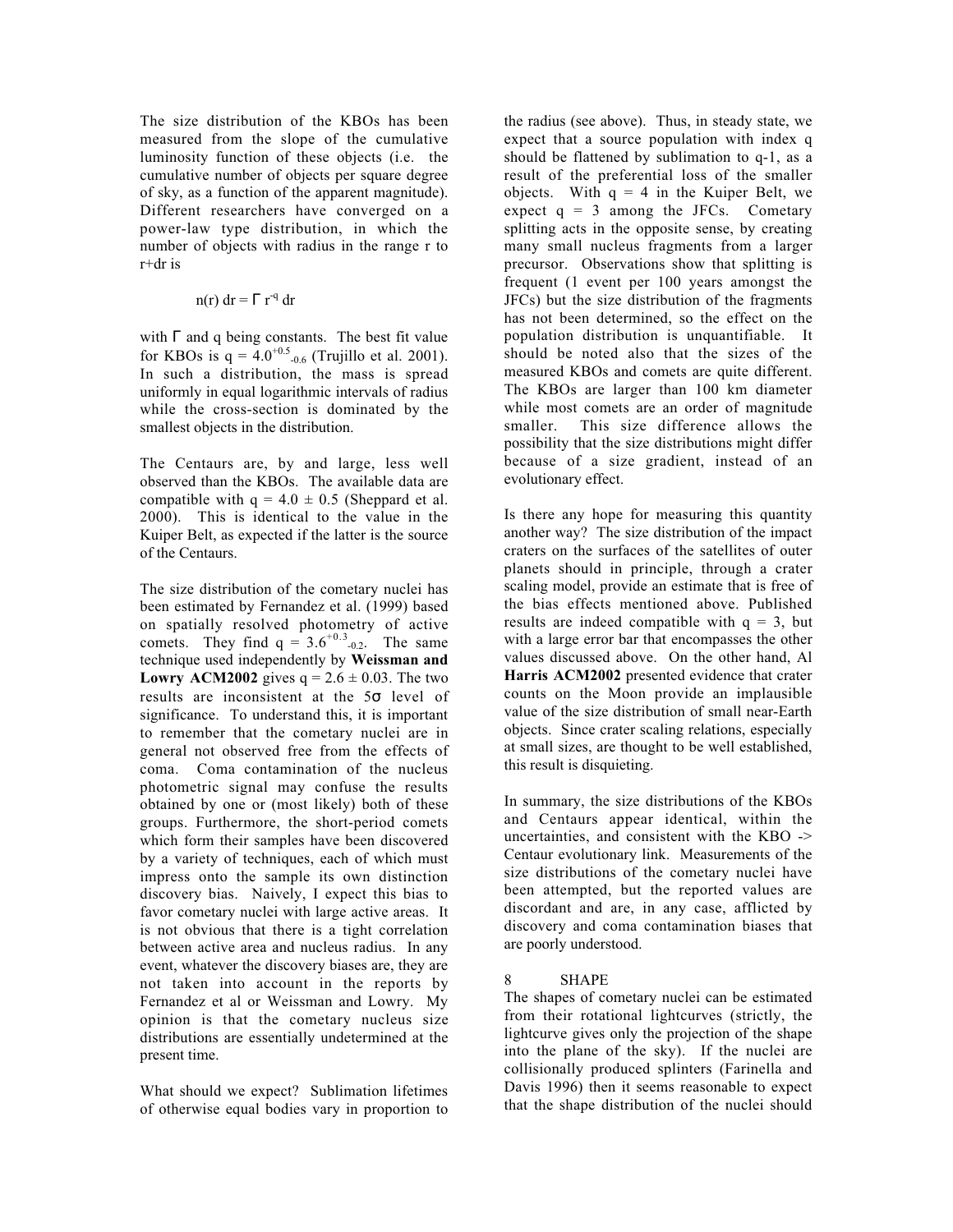resemble that of fragments produced in the laboratory by impact experiments. The comparison is made in Figure 2, where we compare the photometric ranges of nuclei reported in the literature with the range distribution of impact fragments measured in the laboratory by Catullo et al. (1984).

The distributions are clearly different, with the comets showing a larger fraction of highly elongated body shapes than the impact fragments. Most probably, this is a simple consequence of aspherical mass loss from the comets, the timescale for which is just  $\tau_{sub}$  (c.f. **Medvedev ACM2002**).



FIGURE 2: Shapes of nuclei and impact fragments compared.

The shapes of the KBOs as determined from their lightcurves are addressed in a separate paper by **Sheppard ACM2002**. Many of these bodies appear to be elongated in response to rapid spin.

# 9 COLOR

Color is a proxy for composition, albeit one that is convolved with effects due to regolith particle size. It is useful to discuss colors in terms of normalised reflectivity gradients,  $S'$  [% /1000 Å]. Mean values of S' are (Jewitt 2002)

| $\mathbf{I}$<br>$K$ ROs | $3 + 2$ |
|-------------------------|---------|
|-------------------------|---------|

| Centaurs    | $17 \pm 5(9)$ |
|-------------|---------------|
| Nuclei      | $8 \pm 3(12)$ |
| Dead Comets | $7 \pm 2(23)$ |

and, for comparison,

| D-Type Asteroids | $8.8 \pm 0.5$ (19) |
|------------------|--------------------|
| Jovian Trojans   | $10 \pm 1$ (32)    |

From this table we can conclude that

The KBOs and Centaurs have consistent mean colors, as is expected if the latter are derived from the former.

The cometary nuclei are, as a group, less red than the KBOs (a 5σ difference). Figure 3 shows the comparison directly. This is surprising, given that the comets are dynamically evolved Centaurs, and suggests surface modification.

The candidate dead comets have exactly the same mean S' as the nuclei of active comets.

The nuclei and dead comets cannot be distinguished from the Trojan asteroids on the basis of color.

Ultrared matter, defined as having  $S' > 25$  $\frac{\%}{1000}$  Å, is largely absent on the surfaces of the cometary nuclei (Phillipe **Lamy ACM2002** reported its detection only on comets 50P/Arend and P/Wild 3, in a combined sample that with Jewitt 2002 exceeds 30 objects) but present on half the KBOs (Figure 3, Jewitt 2002). How can this be? One possibility is that the color difference reflects a color vs. size relation, since the cometary nuclei are, on average, more than 10 times smaller than the observed KBOs. I think this is unlikely because the measured KBOs show no color-size relation over a substantial range of diameters, but I cannot eliminate this possibility.

The more likely explanation is that the active comets have been resurfaced, probably by suborbital debris ejected from active regions on the nuclei. The timescale for mantling has been estimated from simple models and is found to be very short inside the orbit of Jupiter (e.g.  $10<sup>3</sup>$  yrs at 3 AU). This explains why the color jump occurs between the Centaurs (some of which are ultrared) and the nuclei. The carrier of the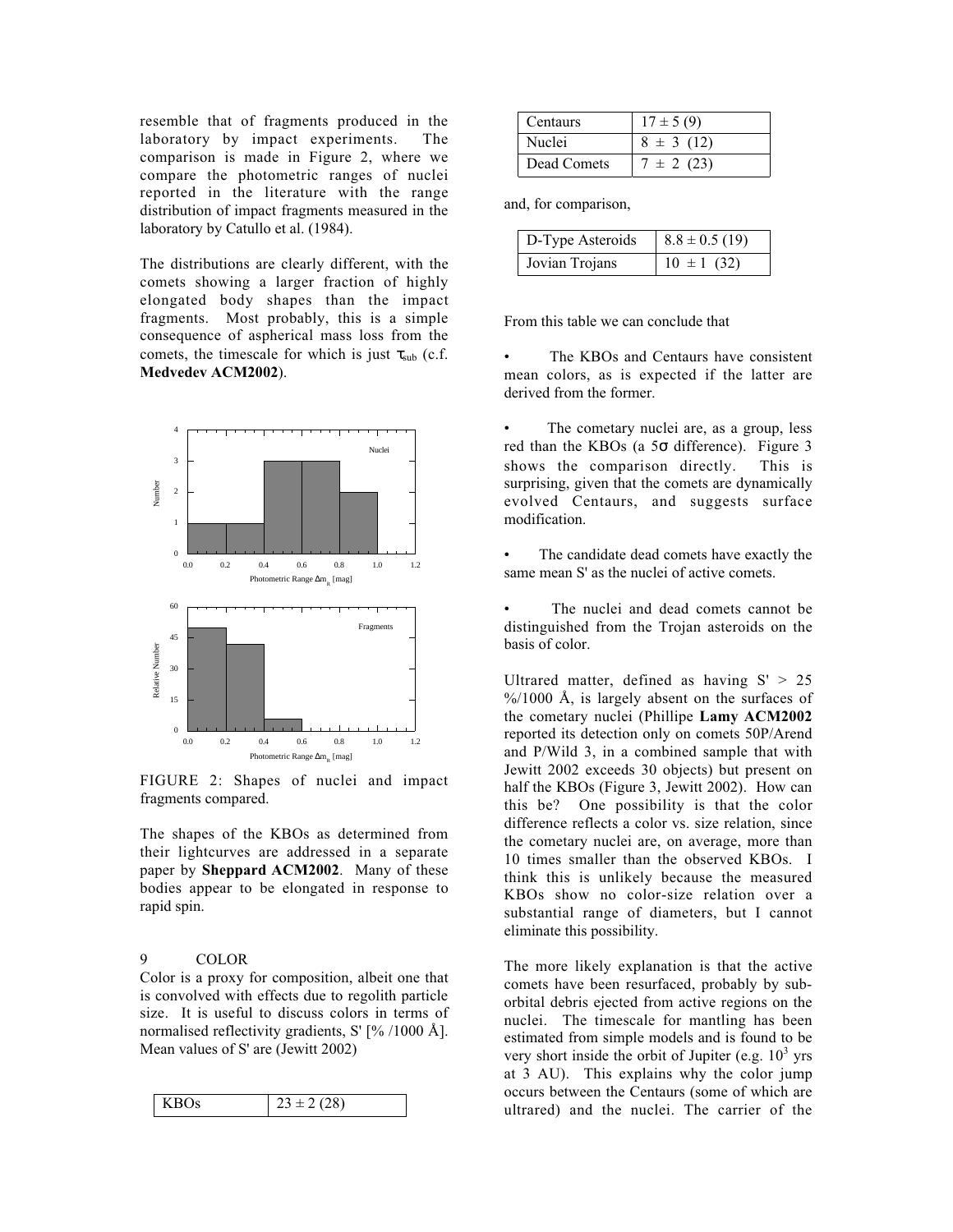ultrared matter, which we presume to be a highly polymerised organic material formed in the Kuiper Belt (**Moroz ACM2002**), could still exist underneath (and, indeed, be protected by) the ballistically deposited material.



FIGURE 3. Histograms of the normalized reflectivity gradient, S', for cometary nuclei and KBOs.  $S' = 0$  corresponds to the solar color V-R  $= 0.35$  mag. Objects with S'  $> 0$  are red. The statistical likelihood that the two samples are drawn from the same parent population is 2 x  $10^{-4}$ , by the K-S test. Adapted from Jewitt (2002).

#### 10 ALBEDO

Albedo is typically measured by comparing the optically scattered and thermally emitted fluxes from an object, measured simultaneously. High albedo objects of a given size are optically bright but thermally faint (because they are cool), whereas low albedo bodies of the same size are optically dark but thermally bright (because they absorb most of the incident solar flux and are hot). Measurements of thermal radiation are challenging, particularly in the outer solar system where the targets are distant and the peak temperatures are low. Nevertheless, we are beginning to collect enough data to detect systematics. The observational situation should improve dramatically with the launch of SIRTF

and, later, with submillimeter wavelength measurements from the ALMA array.

The albedo data are summarised in Figure 4.



FIGURE 4. Geometric albedo vs. normalized reflectivity gradient for Jovian Trojans, Centaurs, comet nuclei and KBOs.

Rectangles in Figure 4 mark the approximate domains of the P and D asteroid spectral types. Most of the measured Jovian Trojans fall in these spectral domains. Evidently, the few measured cometary nuclei plot in or near the D spectral box, but the Centaurs and KBOs are much more widely dispersed, in both S' and albedo. Again, this argues for an evolution of the surfaces of incoming small bodies, with a systematic decrease in the diversity of albedos and spectral gradients occuring once strong cometary activity begins. This is probably a result of blanketing of the nucleus surface by debris.

#### 11 DENSITY

The bulk densities of various outer solar system bodies are collected in Figure 5. There, a clear trend of density with diameter is apparent, rising from  $\rho \sim 500$  kg m<sup>-3</sup> at diameter  $\lt 100$  km to 1000 kg m<sup>-3</sup> at D ~ 800 km to 2000 kg m<sup>-3</sup> for Pluto and Triton, each with  $D \sim 2500$  km. This trend is too strong to be caused by compression of competent materials, whether they be of rock or ice (at the expected cryogenic temperatures, there is little difference between rock and ice). Porous internal structure provides a more likely explanation, with the magnitude of the porosity decreasing as the object size (and hydrostatic pressure) increases.

The low densities of the smaller objects in Figure 5 cannot be explained without porosity. This could be either microporosity due to an intrinsically granular structure of the material or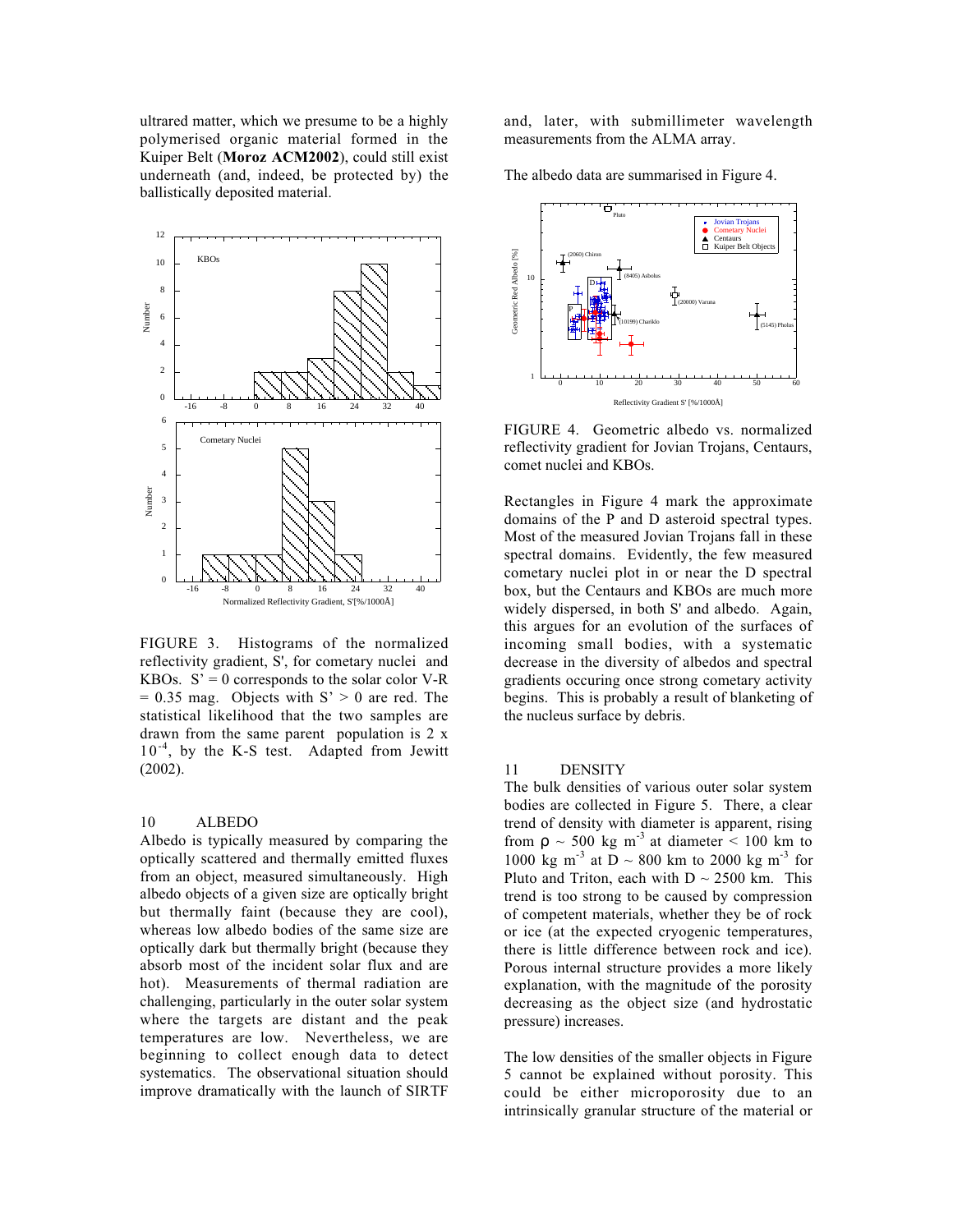macroporosity, perhaps caused by collisional shattering and reassembly. There are direct analogs with the main belt asteroids, some of which have been found to be unexpectedly porous (e.g. asteroid Mathilde with  $\rho = 1300 \text{ kg}$  $m^{-3}$ ).



FIGURE 5: Density vs diameter for outer solar system bodies. SL9 and SW2 are comets, Epimethius and Janus are co-orbital satellites of Saturn.

The case of Kuiper Belt Object (20000) Varuna is worth discussion. The albedo (about 5 to 7 % at R-band) and size (diameter about 900 to 1000 km) of this object have been measured by two groups. Despite being half as large as Pluto, Varuna displays a spectacular lightcurve with a range 0.4 mag. and period near 6 hrs (Jewitt and Sheppard 2002). The most plausible physical interpretation is that Varuna is elongated by its rapid rotation. Under the assumption that it is a figure of equilibrium (a MacLaurin or Jacobi spheroid), there is a unique relation between the period, the shape and the density. With period and shape constrained by the lightcurve, the estimated density  $\rho \sim 1000 \text{ kg m}^{-3}$ . This low density could be explained if Varuna consisted of pure ice, but there is no realistic scheme for forming such a body. Instead, we prefer the explanation that Varuna is a porous rock-ice mixture. Simple models show that a volumeaveraged porosity near 20 - 25% is needed, if Varuna's rock/ice ratio is to remain cosmochemically plausible. The internal hydrostatic pressures in Varuna are comparatively modest, amounting to  $\sim 100$  bars in the core, so that retention of porosity (whether it be micro or macroporosity) seems plausible. **Bill McKinnon ACM2002** argued that the central porosity is likely to be smaller than this average value, both because of self compression and because of central heating and densification likely to occur in such a large body. I do not

disagree with this point, and merely note that the average porosity is weighted by  $r^2$ , so that the central porosity has not much effect on the average value.

#### 12 SUMMARY

New observations show that the cometary nuclei are, as a group, less red and more uniformly dark than their dynamical precursors among the Centaurs and Kuiper Belt Objects. Most likely, the differences reflect surface modification of the comets by outgassing, especially by burial under a layer of ballistically deposited debris. A possible scenario is that the ballistic mantle overlies a more primitive, irradiation mantle consisting of highly polymerised organics (the 'ultrared matter' found on many KBOs).

#### REFERENCES

Bottke, W., et al. (2002). Debiased Orbital and Absolute Magnitude Distribution of the Near-Earth Objects. Icarus, 156, 399-433.

Burns, J. and Safronov, V. (1973). Asteroid Nutation Angles. MNRAS, 165, 403.

Catullo, V.; Zappala, V.; Farinella, P.; Paolicchi, P. (1984). Analysis of the shape distribution of asteroids. Astron. Ap., 138, 464- 468

Dones, L., Levison, H., and Duncan, M. (1996). Dynamical Lifetimes of Planet-Crossing Objects. In Completing the Inventory of the Solar System. Astron. Soc. Pac. Conference Series, 107, 233- 244.

Duncan, M. and Levison, H. (1997). A scattered comet disk and the origin of Jupiter family comets. Science, 276, 1670-1672.

Farinella, P., and Davis, D. (1996). Collisional Evolution of Edgeworth Kuiper belt Objects. Icarus, 125, 50-60.

Fernandez, J. A. (1980). On the existence of a comet belt beyond Neptune. MNRAS, 192, 481- 491.

Fernández, J., Tancredi, G., Rickman, H. and Licandro, J. (1999). The population, magnitudes, and sizes of Jupiter family comets. Astron. Ap., 352, 327-340.